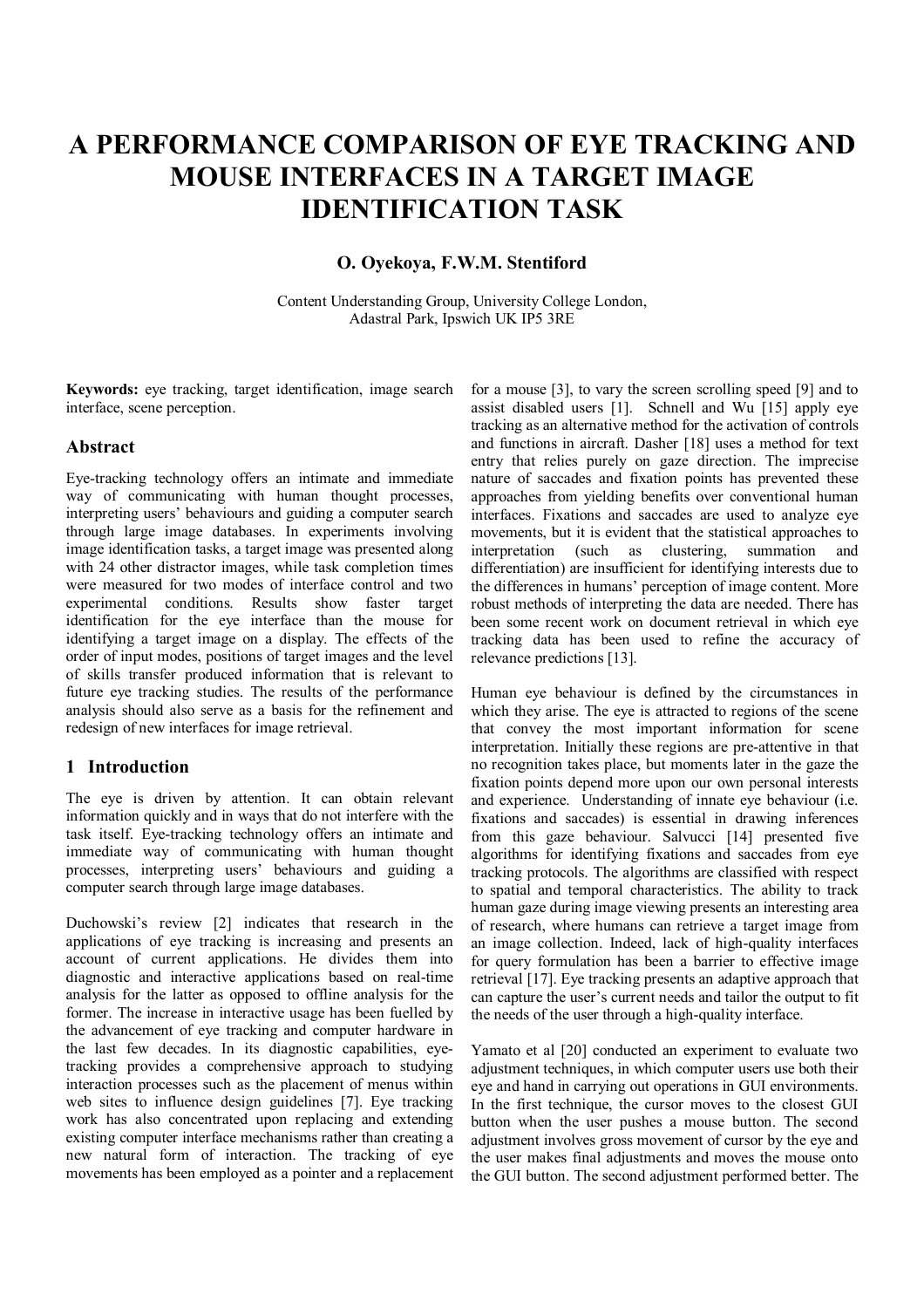input device is switched from the eye tracking device when the user moves the mouse in the manual adjustment, so the user has to be careful not to move the mouse until required. Ware and Mikaelian [19] evaluated the eye tracker as a device for computer input by investigating three types of selection methods (button press, fixation dwell time and screen select button) and the effect of target size. Their results showed that an eye tracker can be used as a fast selection device providing the target size is not too small. Eye gaze has also been shown to be faster than the mouse for the operation of a menu based interface [10]. Sibert and Jacob [16] performed two experiments involving circles and letters respectively. The former required little thought, while the latter required comprehension and search effort from participants. Eye gaze interaction was found to be faster than the mouse in both experiments.

Humans perceive visual scenes differently. We are presented with visual information when we open our eyes and carry out non-stop interpretation without difficulty. Research in the extraction of information from visual scenes (high-level scene perception) has been explored by Yarbus [21], Mackworth & Morandi [6] and Hendersen & Hollingworth [4]. Mackworth and Morandi [6] found that fixation density was related to the measure of informativeness for different regions of a picture and that few fixations were made to regions rated as uninformative. The picture was segmented and a separate group of observers were asked to grade the rate of informativeness. Scoring the informativeness of a region provides a good insight into how humans perceive a scene or image. Henderson and Hollingworth [4] described semantic informativeness as the meaning of an image region and visual informativeness as the structural information. Fixation positions were more influenced by the former compared to the latter. The determination of informativeness and corresponding eye movements are influenced by task demands [21].

Previous work [11,12] used a visual attention model to score the level of informativeness in images and found that a substantial part of the gaze of the participants during the first two seconds of exposure is directed at informative areas as estimated by the model. Subjects were presented with clear region-of-interest images and results showed that these attracted eye gaze on presentation of the images studied. This led credence to the belief that the gaze information obtained from users when presented with a set of images could be useful in driving an image retrieval interface.

In this paper, experiments are conducted to compare the speed of the eye and the mouse as an input mode to control an interface. It is expected that users in a visual search will look at any object that is similar to the target so that it can be recognised and a decision made to end the search. This natural behaviour involves the two stages of inspection and target selection respectively. Using a mouse requires inspection of the images, a mouse move and a click on the target while the eye involves inspection and fixations of the eye on the target. In this task-oriented experiment, participants are asked to find a target image in a series of displays, with the aim of studying the response times of searching and selecting the target image using the computer mouse or the eye under varying conditions.

## **2 Method**

### **2.1 Equipment and Data**

An Eyegaze System [5] was used in the experiments to generate raw gazepoint location data at the camera field rate of 50 Hz (units of 20ms). A clamp with chin rest provided support for chin and forehead in order to minimize the effects of head movements, although the eye tracker does accommodate head movement of up to 1.5 inches (3.8cm). Calibration is needed to measure the properties of each subject's eye before the start of the experiments. The processing of information from the eye tracker is done on a 128MB Intel Pentium III system with a video frame grabber board.

25 images were selected from the Corel image library. The initial screen (including the target image) is shown in Figure 1. These images were displayed on a 15" LCD Flat Panel Monitor at a resolution of 1024x768 pixels.

#### **2.2 Experiment**

A total of 12 participants took part in this experiment. Participants included a mix of students and university staff. All participants had normal or corrected-to-normal vision and provided no evidence of colour blindness.

Participants were asked to locate a target image from a series of 50 grid displays of 25 stimuli (24 distractors and 1 target image shown in Figure 1). On locating the target image, the participants select the target by clicking with the mouse or fixating on it for longer than 40ms with the eye. The grid is then re-displayed with the positions of the images (including the target image) re-shuffled. Participants were randomly divided into two groups (Table 1), the first group used the eye tracking interface first then the mouse, and the second group used the interfaces in the reverse order. This enabled any variance arising from the ordering of the input modes to be identified. Different sequences of the 50 target positions were also employed to identify any confounding effects arising from the ordering of the individual search tasks. All participants experienced the same sequence of target positions (Figure 2a) as well as different sequences (Figure 2b,c) while using the two input modes. Figure 3 describes the sequence of display for the images.

A typical participant in the mouse first group performed four runs: mouse (target position 1), eye (target position 1), mouse (target position 2) and eye (target position 3). There was a 1 minute rest in between runs.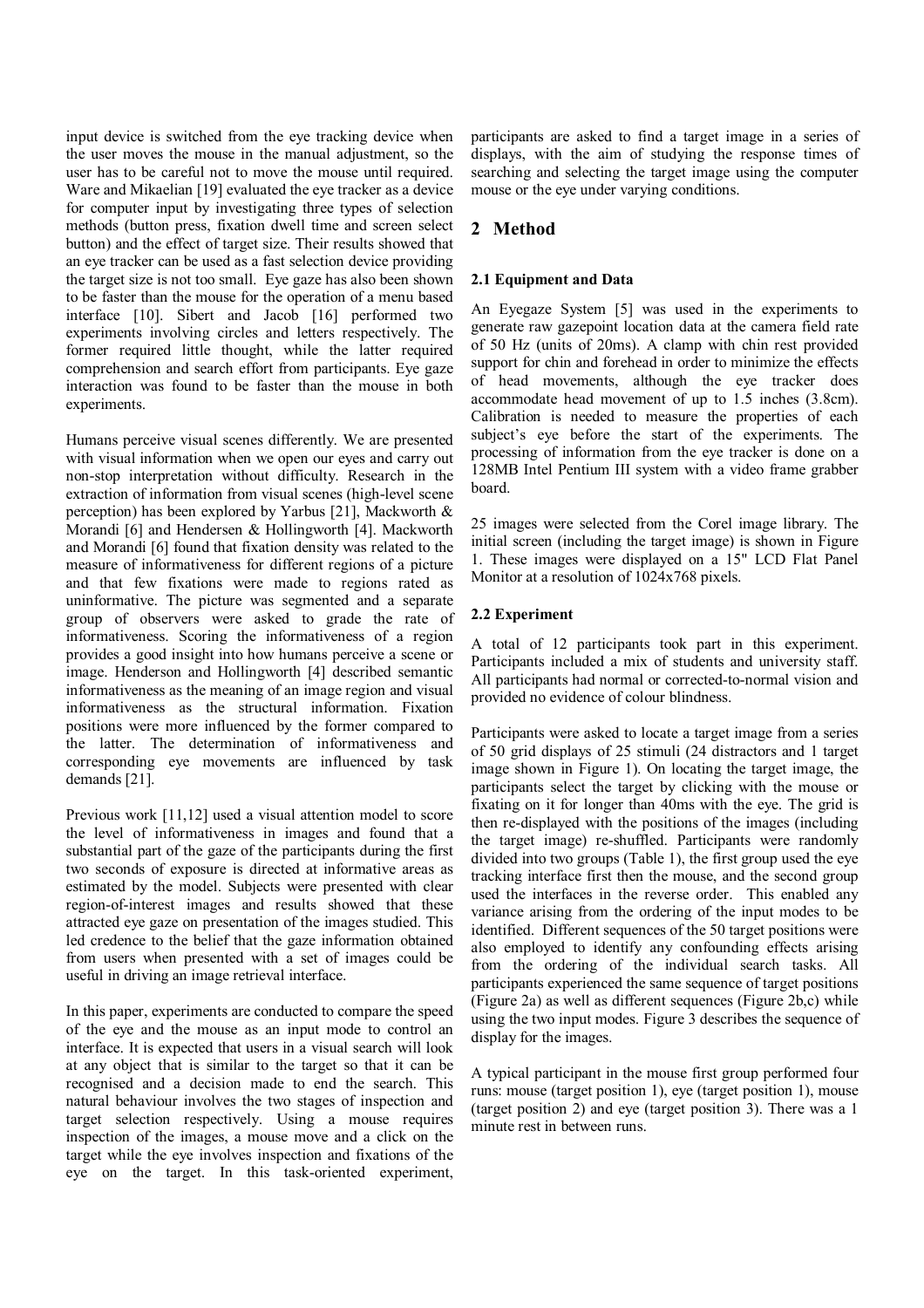

Figure 1: 25 images arranged in a 5x5 grid used in runs (target image expanded on the right)

 

 

 

 

 $\overline{Q}$   

 

 

 

   

 

 

 

   

 

 

 

 

 

 

 

 

 

| 6  | 12 | 9  | 24 | 14 |
|----|----|----|----|----|
| 30 | 46 | 35 | 48 | 26 |
| 15 | 2  | 22 | 5  | 11 |
| 39 | 27 | 32 | 38 | 42 |
| 21 | 8  | 18 | 16 |    |
| 37 | 41 | 29 | 44 | 34 |
| 19 | 23 | 25 | 20 | 7  |
| 45 | 43 | 47 | 50 | 28 |
| 4  | 17 | 10 | 3  | 13 |
| 31 | 49 | 33 | 36 | 40 |

|   | $D$ $D$ $D$ $D$ $D$ |    |   |  |
|---|---------------------|----|---|--|
|   | D   D   D   D   D   |    |   |  |
|   | D D D D T1          |    |   |  |
| D | D/D/D               |    |   |  |
| D | D                   | DD | D |  |

| D | D | D              | D | D |
|---|---|----------------|---|---|
|   | ŋ | $\overline{O}$ | D |   |
|   | ר | D              | D |   |
|   |   | ר              | D |   |
|   |   |                |   |   |

|   | D | D | D | D |
|---|---|---|---|---|
|   |   |   |   | D |
|   |   |   |   | D |
|   | Г |   |   | D |
| Γ |   |   |   | J |

| 47 | 33 | 26 | 40 | 23 |
|----|----|----|----|----|
| 10 | 15 | 2  | 20 | 14 |
| 35 | 38 | 31 | 44 | 30 |
| 17 | 19 | 28 | 11 |    |
| 43 | 41 | 49 | 36 | 27 |
| 6  | 24 | 22 | 7  | 25 |
| 32 | 45 | 34 | 39 | 42 |
| 13 | 3  | 9  | 18 | 16 |
| 29 | 37 | 48 | 50 | 46 |
|    |    |    |    |    |

| 12

Figure 2(a): Target Positions 1 Figure 2(b): Target Positions 2 Figure 2(c): Target Positions 3

| D/D/D/D/D         |     |                    |  | D D D D D                      |  | D/D/D/D |                     |  |          | D/D/D/D |  |          | D |  |            |  |
|-------------------|-----|--------------------|--|--------------------------------|--|---------|---------------------|--|----------|---------|--|----------|---|--|------------|--|
| D D D D D         |     |                    |  | $D$ T <sub>2</sub> $D$ $D$ $D$ |  |         | $D$ $D$ $D$ $D$ $D$ |  |          | D/D/D/D |  |          |   |  |            |  |
|                   |     | D   D   D   D   T1 |  | D/D/D/D/D                      |  |         | D/D/D/D/D           |  |          |         |  |          | D |  |            |  |
| D   D   D   D   D |     |                    |  | D/D/D/D/D                      |  |         | D/D/D/D/D           |  |          |         |  |          | D |  | <b>T50</b> |  |
| D   D   D         | D/D |                    |  | D D D                          |  |         | D D D T3 D          |  | $T4$ DID |         |  | $\cdots$ |   |  |            |  |

Figure 3: Sequence of displays for the target positions 1 in Figure 2a (T1=target 1; D=distractors)

# **3 Results**

|       |                                                                                                       |                   | Response Time             |  |  |  |  |  |
|-------|-------------------------------------------------------------------------------------------------------|-------------------|---------------------------|--|--|--|--|--|
| Order |                                                                                                       | Mean              | <b>Standard Deviation</b> |  |  |  |  |  |
|       | Mouse                                                                                                 | 2.33              | 0.51                      |  |  |  |  |  |
|       | Eye                                                                                                   | 1.79              | 0.35                      |  |  |  |  |  |
|       | Mouse                                                                                                 | 2.43              | 0.38                      |  |  |  |  |  |
|       | Eye                                                                                                   | 1.96              | 0.42                      |  |  |  |  |  |
|       | Mouse                                                                                                 | 2.35              | 0.82                      |  |  |  |  |  |
|       | Eye                                                                                                   | 2.29              | 0.74                      |  |  |  |  |  |
|       | Mouse                                                                                                 | 2.59              | 1.44                      |  |  |  |  |  |
|       | Eye                                                                                                   | 2.27              | 0.73                      |  |  |  |  |  |
|       | <b>Target Positions</b><br>Same-sequence<br>Different-sequence<br>Same-sequence<br>Different-sequence | <b>Input Mode</b> |                           |  |  |  |  |  |

Table 1: Mean response times for target image identification task

The length of time it took to find the target image from the grid display were recorded and 50 response times were obtained for each participant's run. The mean response times are calculated and presented in Table 1. The loading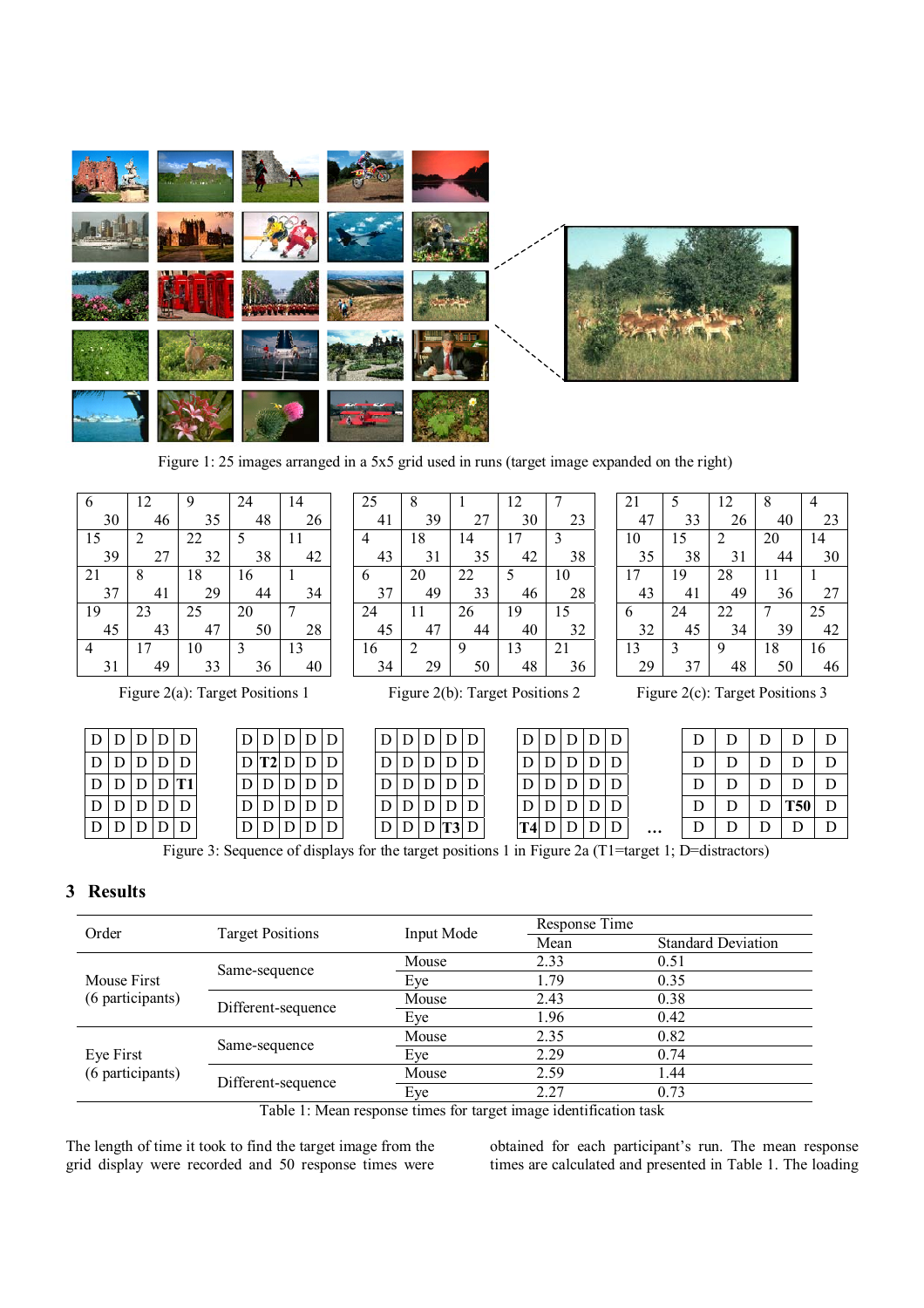of 25 images in the 5 x 5 grid display took an average of 110ms on a Pentium IV 2.4GHz PC with 512MB of RAM. Gaze data collection and measurement of response times were suspended while the system loaded the next display.

The 48 means were entered into a mixed design ANOVA with three factors (order of input, input mode, and target positions).



There was a significant main effect of input,  $F(1,10)=8.72$ , p=0.015 with faster response times when the eye was used as an input (2.08s) than when the mouse was used (2.43s) as shown in Figure 4. The main effect of the order was not significant with  $F(1,10)=0.43$ ,  $p=0.53$ . The main effect of target positions was not significant,  $F(1,10)=0.58$ ,  $p=0.47$ . All two-factor and three-factor interactions were not significant.



Figure 5: Mean response time by input and target position sequence

Further analysis of the first-order and second-order simple main effects was conducted individually on all levels of the three factors. The input modes influenced response time of subjects when they were presented with the samesequence target positions,  $F(1,10)=14.22$ ,  $p=0.004$ , with faster eye response times (M=2.04s, SD=0.61) than the mouse (M=2.34s, SD=0.65) as shown in Figure 5. In other words the response times were shorter by a greater amount than the mouse when the participants experienced the same-sequence target positions as opposed to the response times for different-sequences when the difference was less  $(p=0.075)$ . There was significant variability between the response times (Table 1).



Figure 6: Mean response time by input and Mouse/Eye order

The input modes influenced the response times of subjects in the Mouse First group,  $F(1,10)=9.09$ ,  $p=0.013$ , with faster eye response times  $(M=1.878s, SD=0.381)$  than the mouse (M=2.38s, SD=0.43). The response time was faster with the eye interface than the mouse when the participants used the mouse interface first and no significant difference between the eye and mouse interfaces when the eye was used first,  $p=0.27$  (Figure 6)



Figure 7: Mean response time by input, order and samesequence target position

The input levels influenced the response times of subjects in the Mouse First group when they were presented with the same sequence target positions,  $F(1,10)=22.81$ , p=0.001, with faster eye response times (M=1.79s, SD=0.345) than the mouse  $(M=2.33s, SD=0.51)$ . The response time was faster with the eye interface when the mouse was used first and participants experienced the same-sequence target positions (Figure 7).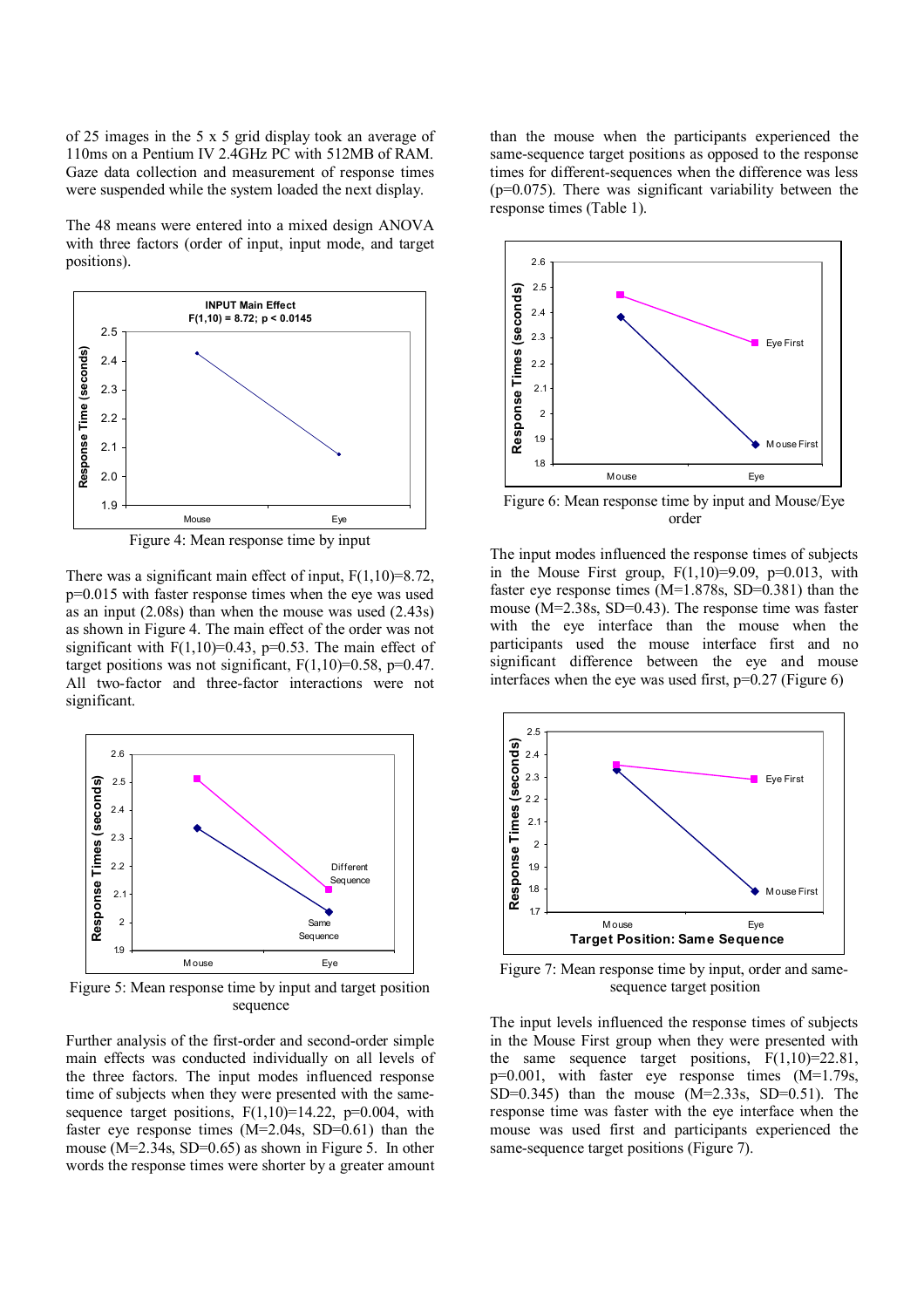There were no other significant simple main effects. A fourth factor of display was included in the mixed design ANOVA to investigate the effect of the grid display (Figure 1) changes. There was a significant main effect of display,  $F(49,490)=2.39$ ,  $p<0.0001$ . This indicated that the display affected the response times, as each display is affected by previous displays. It can also be argued that the effect of change blindness [4] might be present in this study during display changes. Thus, the average response time is preferred in the three-factor design.

## **4 Discussion**

The 25 stimuli presented to each participant and the predetermined choice of image target produced a difficult task and the runs required a high cognitive load. The participant has to search for the target and then make a selection. When using the mouse the participant has to first locate the cursor and then move the mouse to the item to be selected. This can result in slower mouse responses. An eye tracking interface requires a fixation for a fixed period to make a selection. Our results indicate slower mouse responses and is supported by the main effect of input (p=0.015) and is consistent with Ware and Mikaelian's conclusions [19].

It could be suggested that some of the skills gained through the use of the mouse in this task are passed on and remembered during the subsequent eye gaze task thereby obtaining a large difference in response times. On the other hand any new skills acquired during the use of the eye do not make much difference to subsequent mouse performance. This may help to confirm that simple knowledge of target positions from previous tasks is not a major confounding factor in the results.

Although, there was a simple effect of the input on the same-sequence target positions, the differences in the mean response times were similar as shown in Figure 5. There was a significant variability around the means observed on closer scrutiny of the data. The differentsequence target positions were not affected by the input and will be the choice for future experiments. The significance of both conditions together (Mouse First and same-sequence target positions) was also tested. Given that there was a simple effect individually on the Mouse First group and same-sequence target positions, the test of significance on both conditions was not surprisingly high  $(p=0.001)$ .

During experiments it was possible that users did not always look directly at the targets. This would have meant that gaze direction did not necessarily indicate interest, only a general direction and could have confounded some results. However, the effects of covert attention were minimized by giving users clear and focussed instructions.

Eye tracking technology promises to be a fast and effective interface to computers when retrieving and categorising images. An eyetracking interface will enable users to browse large image databases by traversing a network of pre-computed image similarities. The computer will be able to display related images in response to eye movements with a minimum of thought and manual involvement on the part of the user. The scan paths naturally provide accumulating evidence of the users' intentions and wishes and the system should converge on target images after relatively few steps.

# **5 Conclusion**

The goal of this study was to explore the speeds of visual processing involved in an image target identification task. A significant main effect of input was found with the eye interface having faster response times than the mouse interfaces. There were significant simple main effects of the eye on the Mouse First group and the same-sequence target positions. This result confirmed that skill transfer was taking place when the mouse was used first but not when the eye was used first. This could indicate that the experience gained during visual tasks carried out using a mouse will benefit users if they are subsequently transferred to an eyetracking system.

Future work is aimed at devising new interfaces for content based image retrieval that are easier and more natural to use and which converge to the targets more rapidly through the use of behavioural information extracted in real time from eye gaze data.

# **Acknowledgements**

The authors acknowledge the support of BT Research and Venturing, SIRA and the Engineering and Physical Sciences Research Council in this work. The work has been conducted within the framework of the European Commission funded Network of Excellence "Multimedia Understanding through Semantics, Computation and Learning" (MUSCLE)<sup>[8]</sup>.

# **References**

- [1] Corno F., Farinetti L. and Signorile I. (2002), "A cost effective solution for eye-gaze assistive technology," IEEE Int. Conf. on Multimedia and Expo, August 26- 29, Lausanne.
- [2] Duchowski, A. T. (2002), "A Breadth-First Survey of Eye Tracking Applications", Behaviour Research Methods, Instruments, & Computers (BRMIC), 34(4), pp.455-470.
- [3] Hansen J.P., Anderson A.W., and P. Roed (1995), "Eye gaze control of multimedia systems", Symbiosis of Human and Artifact (Y. Anzai, K. Ogawa, and H. Mori (eds), Vol 20A, Elsevier Science, pp 37-42.
- [4] Henderson John M. and Hollingworth Andrew (1999), "High-Level Scene Perception", Annual Reviews Psychology 50:243-71.
- [5] LC Technologies Inc. http://www.eyegaze.com/